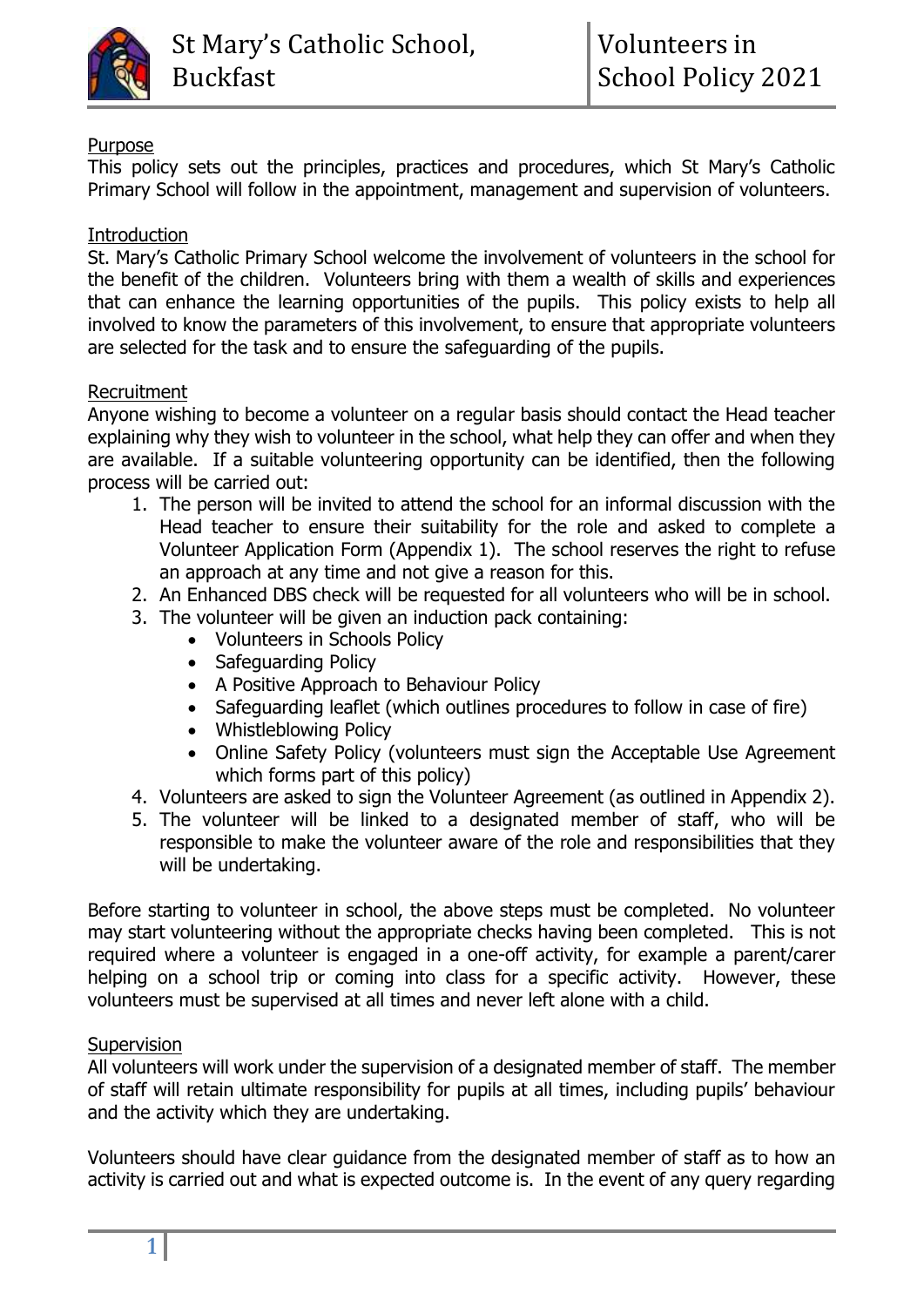a pupil's understanding of a task, behaviour or their welfare, volunteers must seek further advice or guidance from the member of staff. Members of staff will be made aware of this policy and their responsibilities within it.

Volunteers have access to the allocated staff room during breaktimes. It is recognised by staff and volunteers that issues relating to pupils are not discussed during this time, to protect both volunteers and pupils in relation to confidentiality. Volunteers are requested not to use the staffroom at other times of the day including lunchtimes, to enable staff members to have the opportunity for professional discussion if required.

#### Health and safety

The school has a Health and Safety Policy which is part of the Induction pack for volunteers. The member of staff responsible for the volunteer will ensure that they are clear about emergency procedures (e.g. fire evacuation) and about any safety aspects of particular tasks. Volunteers should exercise due care and attention and report any obvious hazards or concerns to the Head teacher.

#### Safeguarding Children

The welfare of our pupils is paramount. To ensure the safety of our pupils we adopt the following procedures:

- All volunteers are given safeguarding information as part of their induction process.
- All volunteers must be cleared by an Enhanced DBS check.
- Any concerns a volunteer has about Safeguarding issues should be referred to the Head teacher (Designated Safeguarding Lead) or Deputy Designated Safeguarding Lead.
- Volunteers will undertake annual Safeguarding training.
- The school reserves the right to request that a volunteer leaves the school site at any time.

#### **Confidentiality**

Volunteers in school are bound by a code of confidentiality. Any concerns that volunteers have about the children that they work with/ come into contact with should be voiced with the class teacher and Head teacher where appropriate and not the parents/carers of the child or anyone else in or out of the school. Comments regarding children's behaviour or learning can be highly sensitive and if taken out of context, can cause distress to the parents/carers of a child if they hear about such incidents from a third party rather than directly from the school.

Volunteers who are concerned about anything in the school, which may affect their work, should raise the matter with the Head teacher. Any information gained at the school about a child or adult should remain confidential.

This policy was approved by the Assets Committee

Signed<br>
Signed<br>
Signed<br>
Signed<br>
Signed<br>
Signed<br>
Signed<br>
Signed<br>
Signed<br>
Signed<br>
Signed<br>
Signed<br>
Signed<br>
Signed<br>
Signed<br>
Signed<br>
Signed<br>
Signed<br>
Signed<br>
Signed<br>
Signed<br>
Signed<br>
Signed<br>
Signed<br>
Signed<br>
Signed<br>
Signed<br>
Signed

Date\_\_\_\_\_\_\_\_\_\_\_\_\_\_\_\_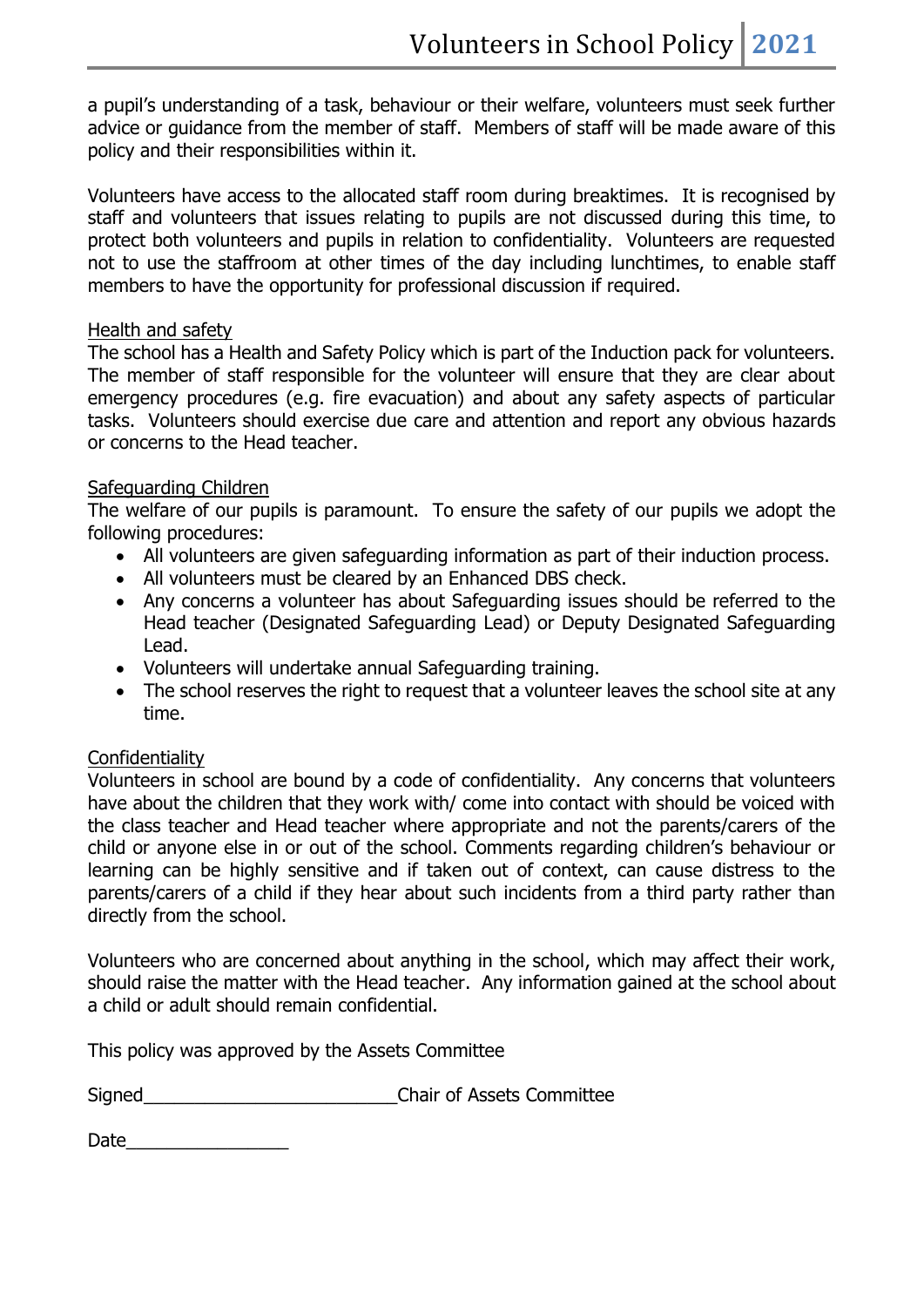# **Appendix 2**

## **Volunteer Application Form (for new volunteers)**

Thank you for offering to become a volunteer at St Mary's Catholic Primary School. To assist with the school's Safeguarding of pupils, please fill out the information below:

Name………………………………………………

Address……………………………………………………………………………………………………………. ………………………………………………………………………………………………………………………… ………………………………………………………………………………………………………………………… Phone number…………………………………………………………………………………………………...

What activities/areas of the school's work would you like to help with?

Are there any particular age groups/classes you would like to work with?

Please provide details of two people who can provide references for you:

| Reference 1   | Reference 2   |
|---------------|---------------|
| Name:         | Name:         |
| Address:      | Address:      |
|               |               |
|               |               |
|               |               |
|               |               |
| Phone number: | Phone number: |
|               |               |

Thank you for taking time to complete this Volunteer Application Form - please hand it to the School Office, marked for the attention of the Head teacher.

Your offer of help is greatly appreciated and we will be in contact as soon as possible.